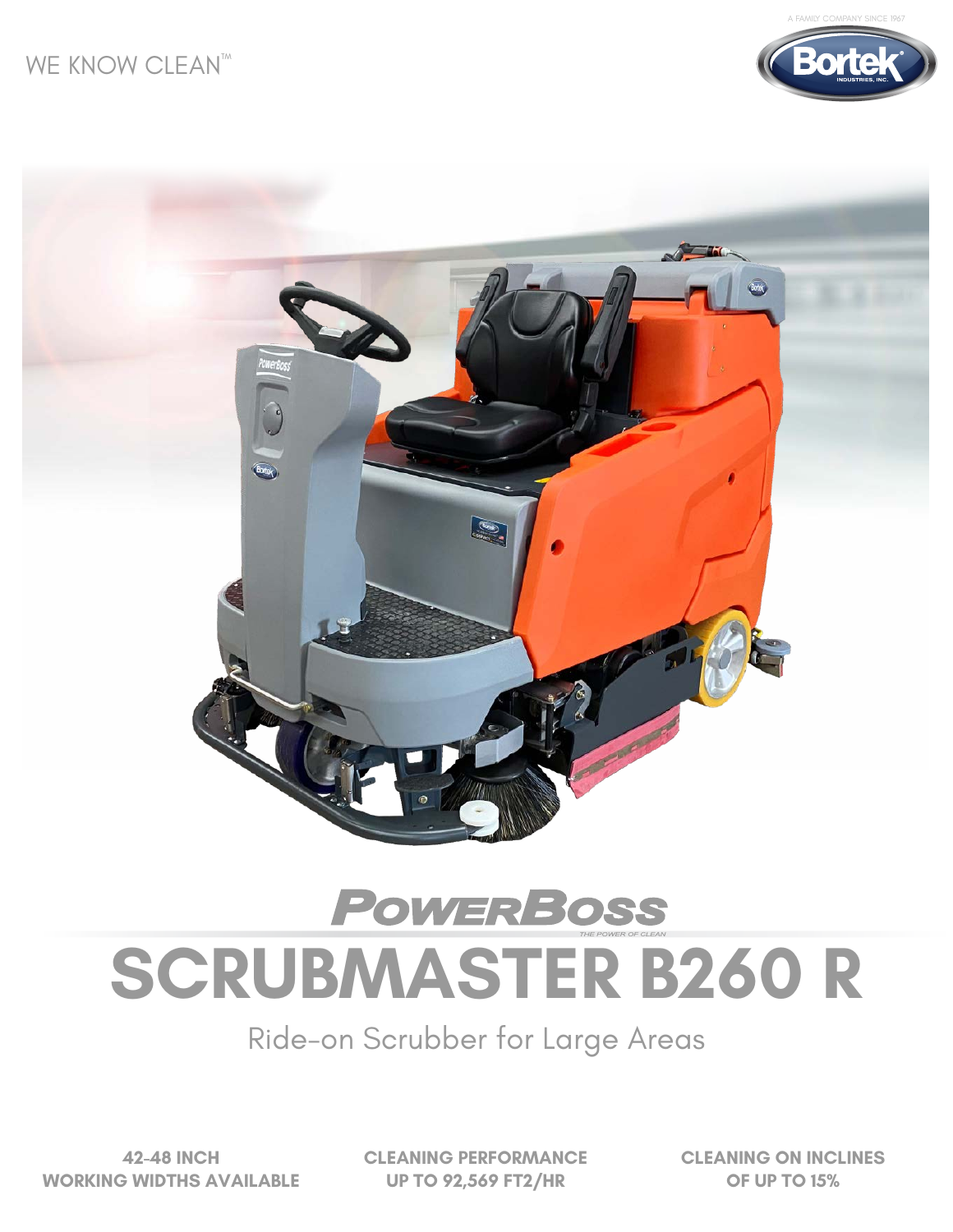

Ideally suited for cleaning shopping centers, warehousing & distribution, manufacturing facilities and more! Available with working widths of 42" and 48" and equipped with either 2 or 3 disc brushes or a cylindrical brush unit as well as a 69 gallon tank, the Scrubmaster B260 R is your perfect choice when long operating times on large areas are required. Your superior benefits: Powered by a 480 Ah battery, this machine provides a cleaning performance of up to 92,569 ft<sup>2</sup>/h and is equipped with a 5.3 gallon capacity on-board dosing system for cleaning chemicals. Different attachments are available to flexibly extend the Scrubmaster B260 R's range of applications beyond mere scrubbing & drying. Excellent performance combined with high levels of efficiency: Thanks to the ergonomic machine concept, which has been awarded the AGR (Aktion Gesunder Rücken e.V.) quality label for back-friendly working.



#### **One machine, versatile application options**

Every job site holds its very own challenges in terms of professional floor cleaning. Whether it is high levels of pedestrian traffic, particularly complex areas, cleaning during running operations or coping with various different production residues – the Scrubmaster B260 R masters each challenge perfectly. This machine can be equipped with four different brush units that meet every cleaning requirement. And the wide range of attachments available allows extending the machine's functional features to provide even more application options. For example with the pre-sweep/ vacuum unit which sweeps up loose dirt prior to wet-cleaning the floor, making laborious pre-cleaning unnecessary – and without raising ambient dust: thanks to Dust Stop, our innovative disc brush jacket providing dust-free sweeping & vacuuming.

- **For every cleaning requirement: four different brush units available units available**
- **For long operating times: 480-Ah battery and a large 260-litre tank**
- **Ergonomic workplace equipped with many practical features**
- **For various applications: expandable with a wide range of attachments for different cleaning requirements**



#### **Efficient working on all levels**

Whether used for standard or heavy-duty applications: The ride-on scrubber-drier Scrubmaster B260 R provides efficient and reliable floor cleaning, and even masters inclines of up to 15% in cleaning mode – without compromising on the cleaning result. Its sophisticated safety concept is yet another convincing aspect: Equipped with an optional overhead guard, side bumpers and a BlueSpot head lamp, the machine meets all occupational safety requirements – which makes this scrubber-drier ideal for use in the logistics and other large-scale industries.

### **Working on inclines of up to 15% in cleaning mode**

The Scrubmaster B260 R efficiently carries out cleaning tasks even in difficult conditions. This ride on scrubber is so powerful that it provides cleaning on inclines of up to 15%, for instance on access ramps in multi-story car parks.

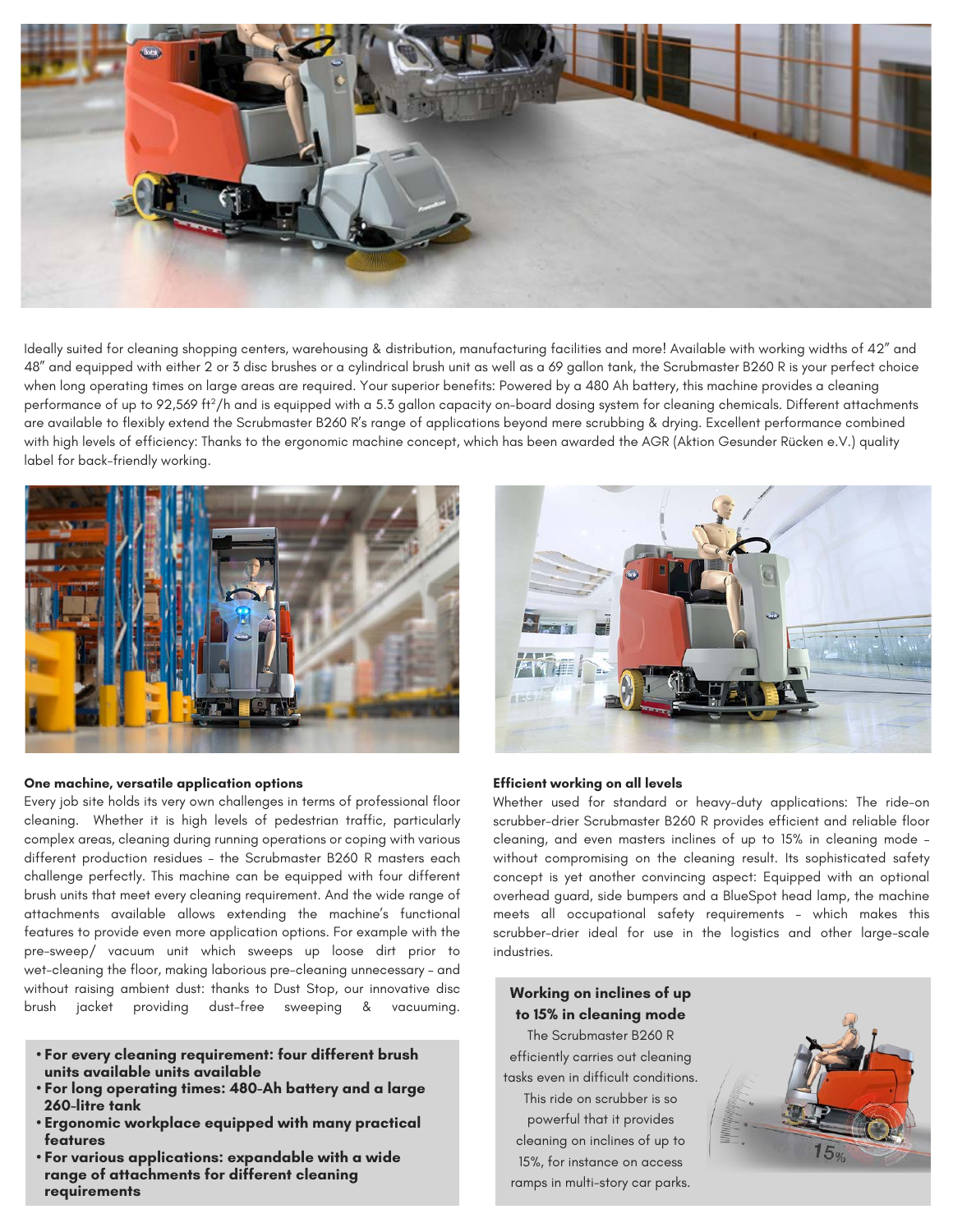## **Special Features Designed with Attention to Detail**



**Everything under control:**  practical 1-button operating system. Slow-mode allows reducing the speed to 2.2 mph at the push of a button to provide even more efficient cleaning. The boost button activates maximum water supply and brush pressure.



**Illuminated and intuitive**  display: Indicates the battery charging level and the filling level of the solution and recovery tank.



**Comfortable working:** The ergonomic driver's seat (optional) allows a pleasant and back-friendly sitting posture.



**Excellent Comfort:** Scrubmaster B175 R has been awarded the AGR (Aktion Gesunder Rücken e.V.) quality label for its ergonomic overall machine concept.



**Charge your mobile phone at any time**: USB charging socket for mobile phones included as a standard.



**Practical feature:** The squeegee folds up manually to facilitate daily cleaning and maintenance.



**Rapid brush changing:** The automatic discharge and pick-up system provides rapid and comfortable changing of the brushes.



**Increased safety in aisles:** The BlueSpot head lamp signals an oncoming vehicle.



**Superior cleaning results in a single working step:** The optional, easy-to- install pre-sweep/vacuum unit removes loose dirt prior to wet-cleaning the floor.



**Dust-free cleaning:** The optional pre-sweep/ vacuum unit can be equipped with Dust Stop – our disc brush jacket providing dust-free sweeping & vacuuming.



**Additional safety:** Equipping the machine with the optional overhead guard protects the driver against falling objects at any time, which is particularly important for applications in the logistics industry.



#### **Innovations provide reduced operating costs and increased economic efficiency**

PowerBoss's technology contributes to reducing operating costs, increasing economic efficiency and cleaning in a more eco-friendly manner.

- **PowerBoss® Chemical on Demand**: need-based use of chemicals Cleaning chemicals are added only when absolutely necessary.
- **PowerBoss® AquaControl**: saves up to 50 % of water, thanks to intelligent brush systems and our automatic water-stop function when the machine stands still.
- **PowerBoss® AntiBac®:** Hygiene-sensitive areas place the highest demands on floor cleaning solutions. PowerBoss**®** meets these demands with PowerBoss**®** AntiBac®, which significantly reduces fungal and bacterial growth in the tank.